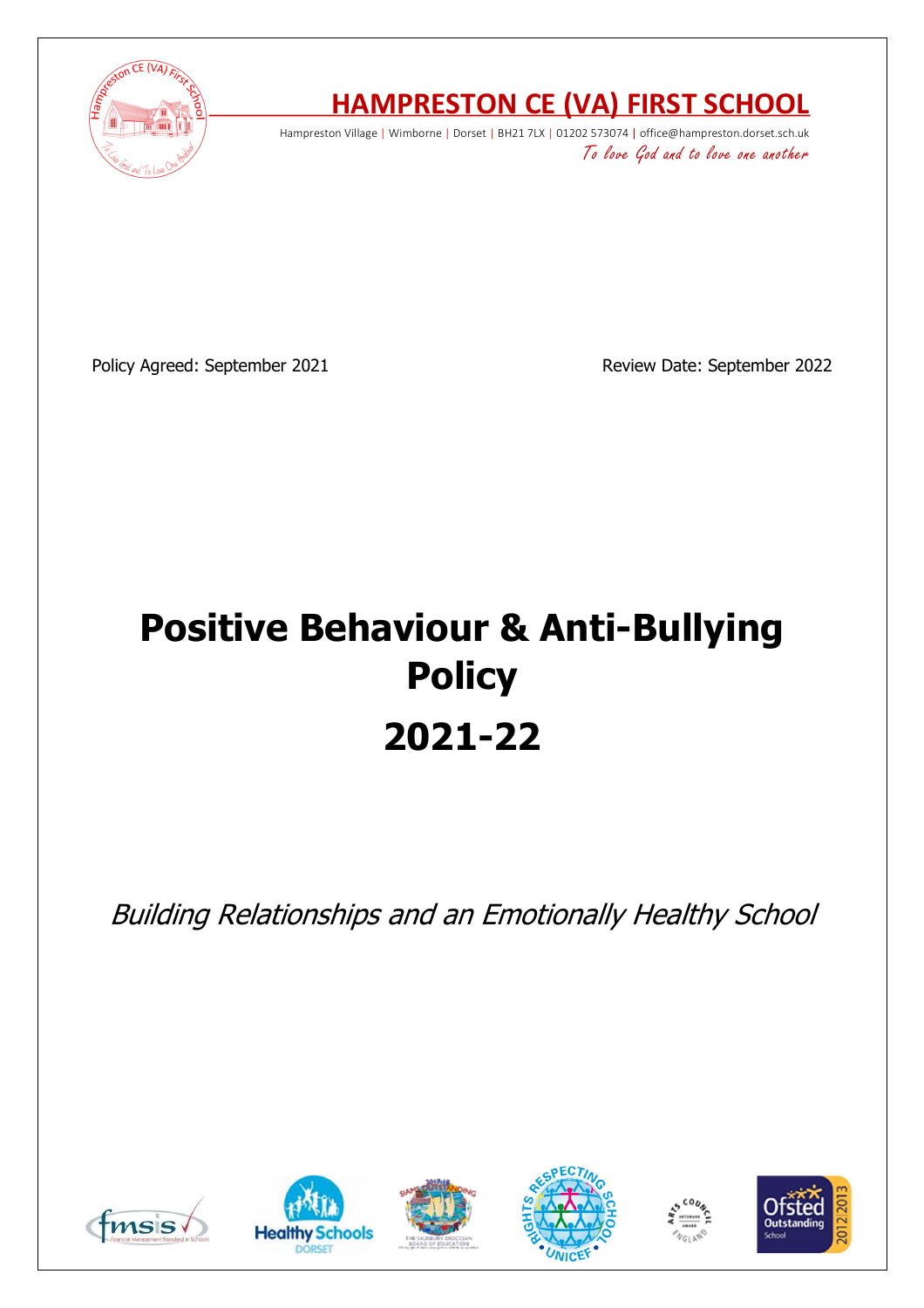#### **Contents**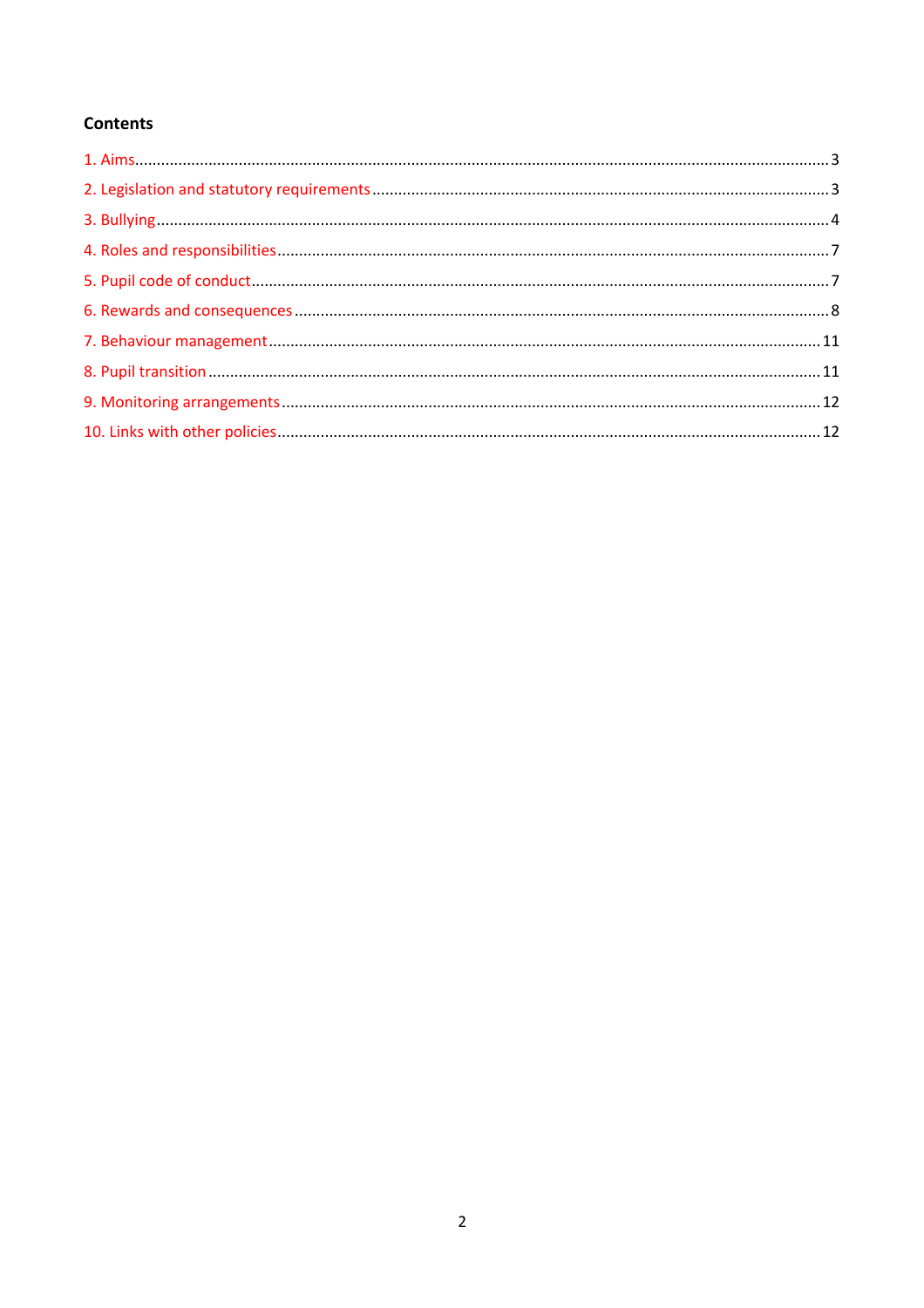#### 1. Aims

Hampreston is committed to safeguarding and promoting the welfare of children and expects all staff to share in this commitment. This policy underpins the Statement of Behaviour Principles, which is shared with parents on the school website.

Our School Behaviour Policy is based on the school's underpinning value

#### *To love God and to Love one another.*

It is a primary aim of our school that every member of the school community feels valued, respected and loved and that each person is treated fairly and well. We are a caring community that promotes good relationships, so that people can work together with the common purpose of helping everyone to learn.

This policy aims to:

- Provide a **consistent approach** to behaviour management
- **Define** what we consider to be unacceptable behaviour, including bullying
- Outline **how pupils are expected to behave**
- Summarise the **roles and responsibilities** of different people in the school community with regards to behaviour management
- Outline our system of **rewards and consequences**

#### 2. Legislation and statutory requirements

This policy is based on advice from the Department for Education (DfE) on:

- Behaviour and discipline in schools
- Searching, screening and confiscation at school
- The Equality Act 2010
- Use of reasonable force in schools
- Supporting pupils with medical conditions at school

It is also based on the special educational needs and disability (SEND) code of practice.

In addition, this policy is based on:

- Section 175 of the Education Act 2002, which outlines a school's duty to safeguard and promote the welfare of its pupils
- Sections 88-94 of the Education and Inspections Act 2006, which require schools to regulate pupils' behaviour and publish a behaviour policy and written statement of behaviour principles, and give schools the authority to confiscate pupils' property
- DfE guidance explaining that maintained schools should publish their behaviour policy online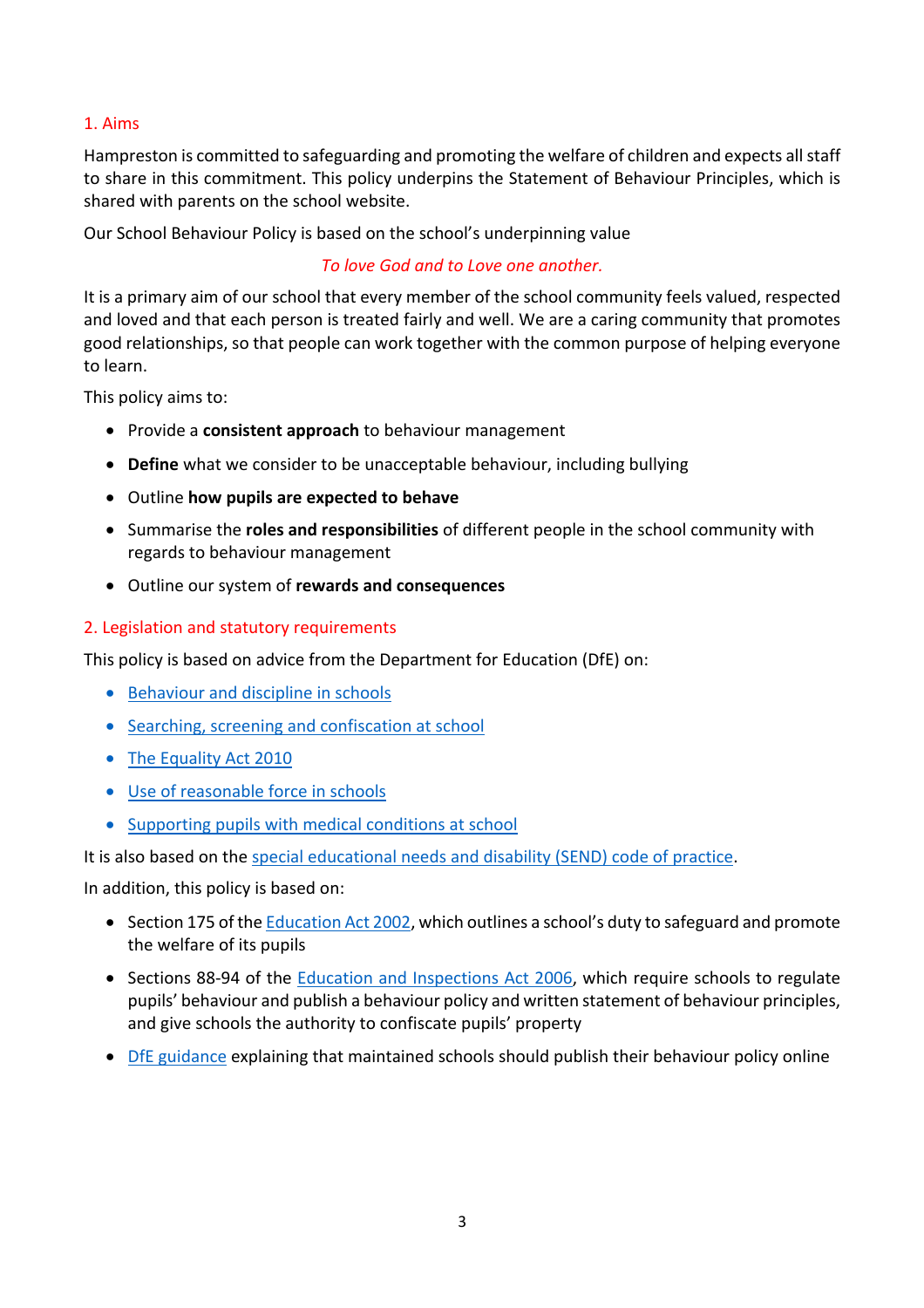#### 3. Bullying

**Bullying** is defined as the repetitive, intentional harming of one person or group by another person or group, where the relationship involves an imbalance of power.

Bullying is, therefore:

- Deliberately hurtful
- Repeated, often over a period of time
- Difficult to defend against

It is important to understand that bullying is not the odd occasion of falling out with friends, name calling, arguments or when the occasional trick or joke is played on someone. We teach children about this in PSHE lessons, circle time and though our daily collective worships.

Bullying can include:

| <b>Type of bullying</b>   | <b>Definition</b>                                                                                                                                                                   |
|---------------------------|-------------------------------------------------------------------------------------------------------------------------------------------------------------------------------------|
| Emotional                 | Being unfriendly, excluding, tormenting                                                                                                                                             |
| Physical                  | Hitting, kicking, pushing, taking another's belongings, any use<br>of violence                                                                                                      |
| Racial                    | Racial taunts, graffiti, gestures                                                                                                                                                   |
| Sexual                    | Explicit sexual remarks, display of sexual material, sexual<br>gestures, unwanted physical attention, comments about<br>sexual reputation or performance, or inappropriate touching |
| Direct or indirect verbal | Name-calling, sarcasm, spreading rumours, teasing                                                                                                                                   |
| Cyber-bullying            | Bullying that takes place online, such as through social<br>networking sites, messaging apps or gaming sites                                                                        |

#### **Signs and Symptoms:**

There may be signs or behaviour that a child is being bullied. These may be evident at home or at school or in both locations. Any adult who notices such signs or symptoms should investigate further and take action if necessary. They may include:

#### *At home:*

- Fear of going to or from school
- Unwillingness to go to school
- Asking to move school
- Feigned illness or an increase in complaints about feeling unwell
- Crying at bedtime or disturbed sleep (including nightmares)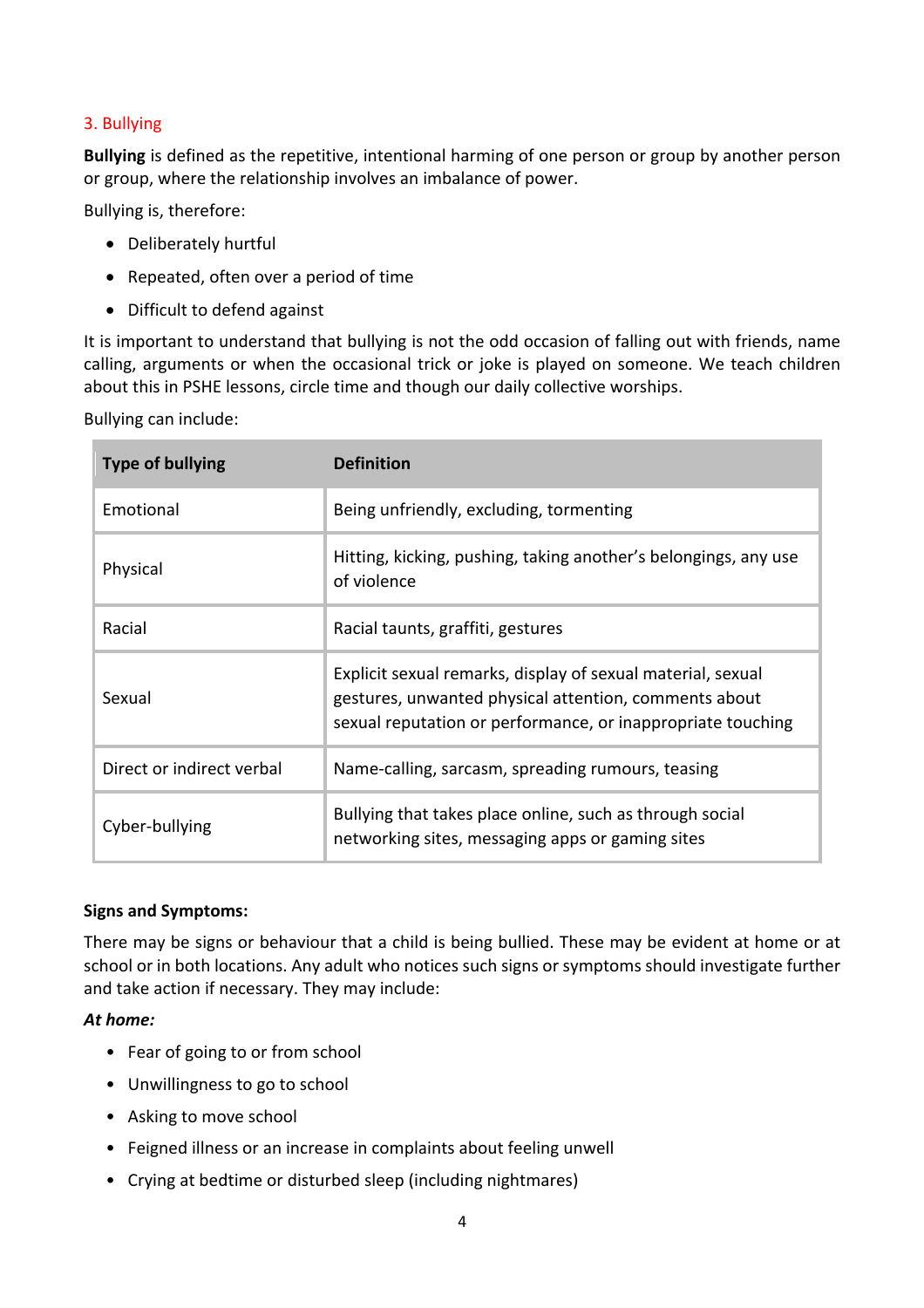- Arrives home with damaged clothes or property (e.g. torn books)
- Possessions 'go missing'
- Asks for money or steals money
- Is afraid or reluctant to use the internet or mobile phone
- Is nervous or secretive when a text or e-mail is received.

#### *At school:*

- Deterioration of work
- Looks for excuses to stay in school instead of going out with other children
- Misses school.

#### *In both locations:*

- Becomes withdrawn, anxious or lacking in confidence
- Becomes aggressive, disruptive or unreasonable
- Begins to stammer
- Unexplained cuts or bruises
- Bullies other children or siblings
- Changes his or her eating pattern
- Gives improbable excuses for his or behaviour or to account for any of the above
- Is reluctant to talk about any of the above.

#### **What Can a Child Do?**

#### *If it is happening to someone else:*

- Tell an adult, teacher, teaching assistant or member of lunchtime staff
- Support the victim by showing that you disapprove of bullying.

#### *If it is happening to you:*

- Tell a trusted adult
- Tell a friend
- Do not agree to keep the bullying a secret
- If you can see that a situation could be dangerous, keep away
- Try to ignore the bully
- Tell the bully to stop
- Say, very firmly, 'No', and walk away
- Avoid fighting back this often makes things worse.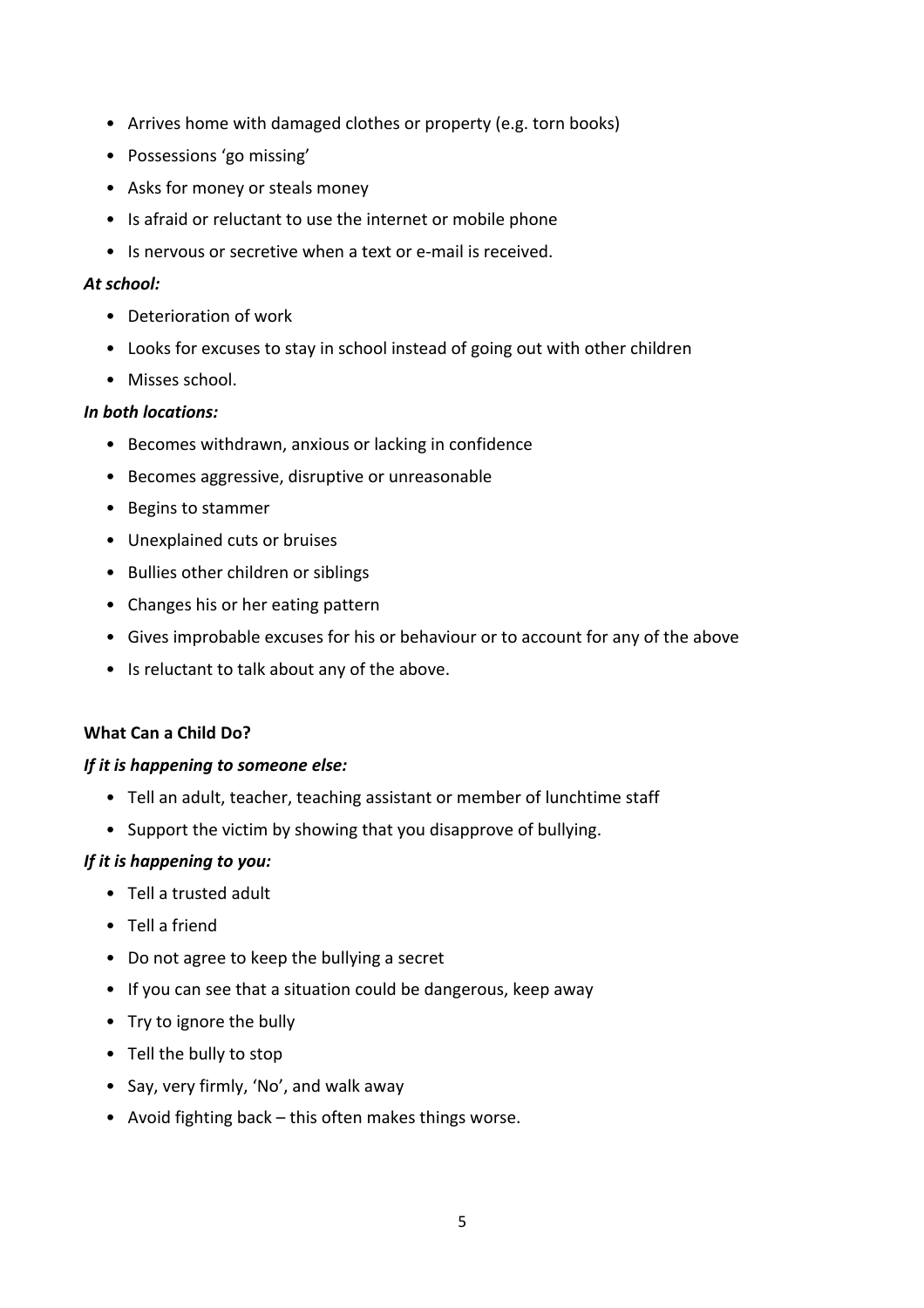*Telephone Childline (freephone 0800 1111).*

#### **What Can a Parent Do?**

#### *If your child is being bullied:*

- Ask him or her about it directly
- Remain calm
- Take the bullying seriously and find out the facts
- Talk to someone at school this may be the Head Teacher, Class Teacher, Deputy Head Teacher, SENCO or another member of staff who knows your child well
- Help your child to develop self-assurance and confidence.

#### *If your child is presenting bullying behaviours:*

- Keep calm
- Try to find out the cause of your child's bullying
- Discuss your concerns with the Class Teacher, Deputy Head Teacher or Head Teacher
- Try to monitor where your child goes and who he or she plays with
- Set clear guidelines for the behaviour you expect
- Help your child to develop self-esteem
- Ensure that your child apologises to the victim of his or her bullying
- Monitor whether things improve or deteriorate.

#### **What Will the School Do?**

#### *We take all instances of bullying very seriously:*

- Action will be taken in all reported or observed instances
- Incidents are recorded on behaviour logs and using My Concern
- Both the victim and the bully will be made aware of the action taken
- Parents will be informed
- Persistent bulling will be closely monitored and supervised in line with our behaviour policy
- If appropriate, both children will receive counselling and/or support
- If appropriate, outside agencies will be involved, usually for persistent bulling.

Our commitment is to provide a caring, happy, friendly and safe environment for all of our children so they can learn in a relaxed and secure atmosphere. We expect that every adult and child commit themselves to stamping out any bullying behaviour at Hampreston.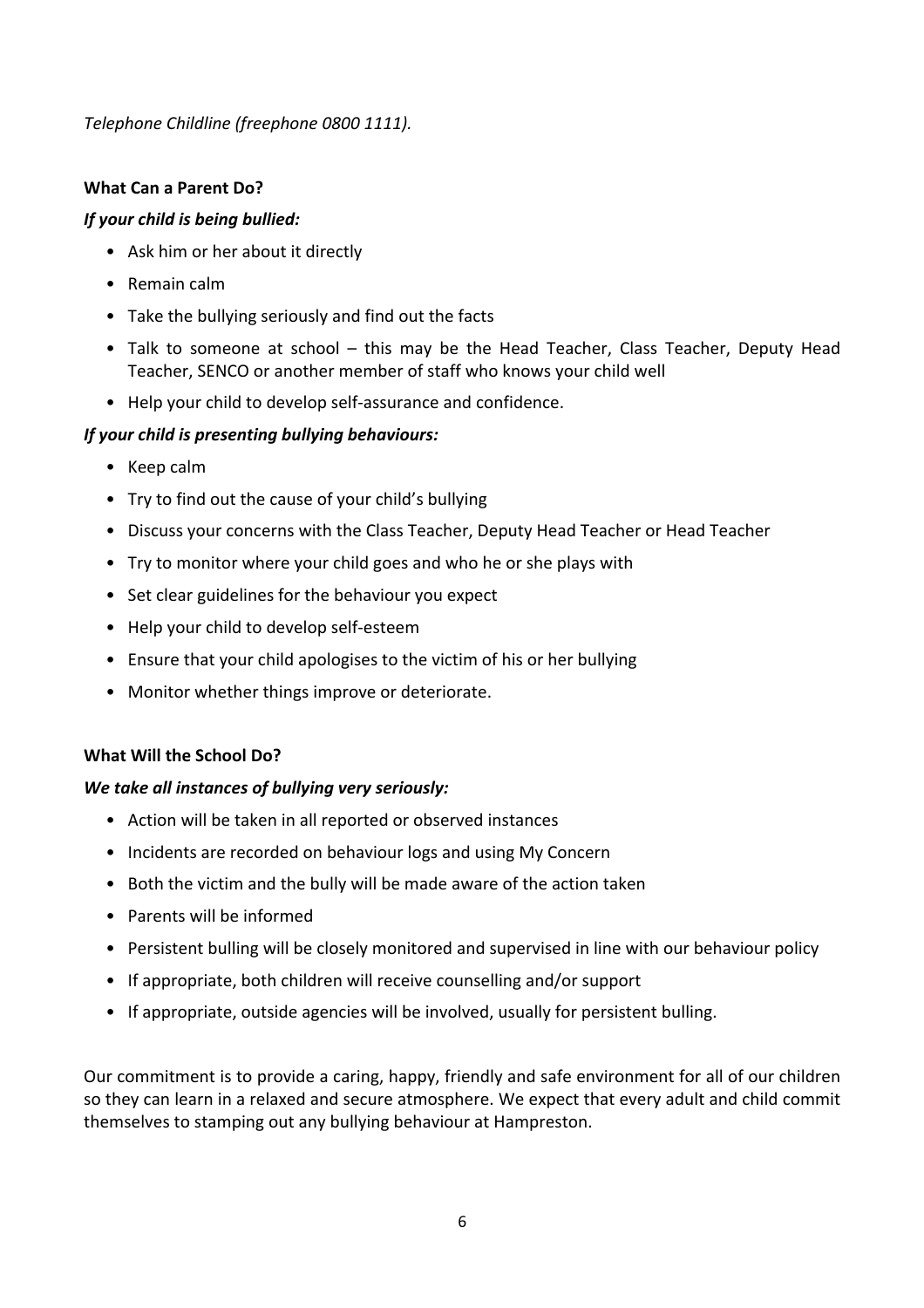#### 4. Roles and responsibilities

#### **The governing board**

The governing board is responsible for reviewing and approving the written statement of behaviour principles (appendix 1).

The governing board will also review this behaviour policy in conjunction with the Headteacher and monitor the policy's effectiveness, holding the Headteacher to account for its implementation.

#### **The Headteacher**

The Headteacher is responsible for reviewing this behaviour policy in conjunction with the governing board, giving due consideration to the school's statement of behaviour principles (appendix 1). The Headteacher will also approve this policy.

The Headteacher will ensure that the school environment encourages positive behaviour and that staff deal effectively with poor behaviour, and will monitor how staff implement this policy to ensure rewards and sanctions are applied consistently.

#### **Staff**

Staff are responsible for:

- Implementing the behaviour policy consistently
- Modelling positive behaviour
- Providing a personalised approach to the specific behavioural needs of particular pupils
- Recording behaviour incidents using behaviour logs and My Concern

The senior leadership team will support staff in responding to behaviour incidents.

#### **Parents**

Parents are expected to:

- Support their child in adhering to the pupil code of conduct
- Inform the school of any changes in circumstances that may affect their child's behaviour
- Discuss any behavioural concerns with the class teacher promptly

#### 5. Pupil code of conduct

Good behaviour is expected in every aspect of school life; in the classroom, in the playground, during extra-curricular activities, on visits and trips and in the way the children move around the school site.

We want our children to set an excellent example. In assembly, our expectation is that children will sit quietly and listen. On visits, our children are expected to be "ambassadors" for the school. They are taught that their behaviour matters, and that courtesy and good manners will be recognised and appreciated.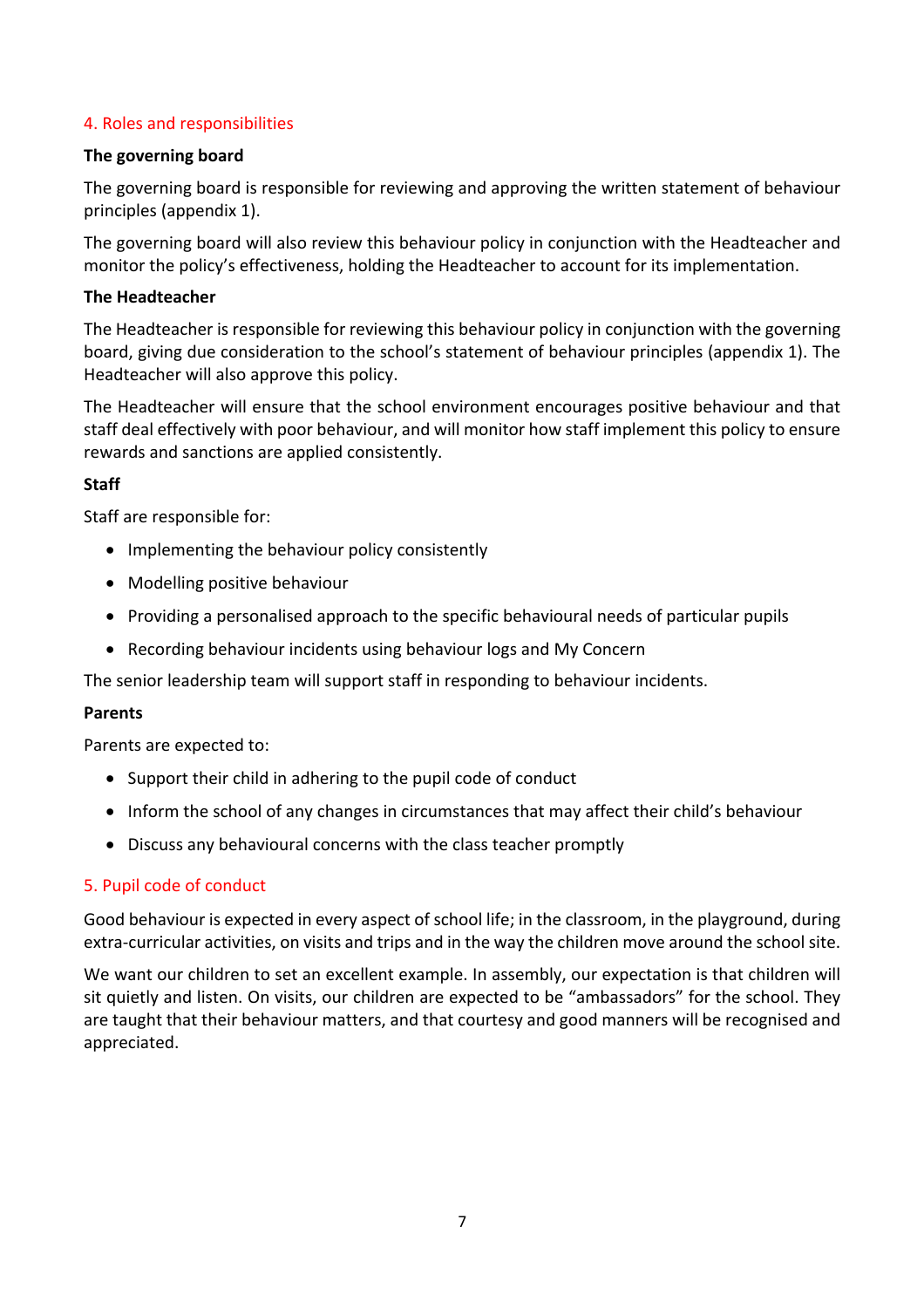We have developed '5 Golden Rules' in conjunction with our pupils and student council that we feel all pupils must follow while in school. These are:

- *I will treat other people with respect and look after our school.*
- *I will move around the school calmly and sensibly.*
- *We are all here to learn and I will play my part.*
- *I will use good manners with everyone in school.*
- *I will help make the school a safe place and know who to talk to if I feel worried or upset.*

#### 6. Rewards and consequences

At Hampreston, we believe that children need a consistent view of right and wrong. They need to learn to own their own behaviour and to develop self-discipline. Clear and consistent rules will provide them with the boundaries necessary for taking responsibility and for independence to develop a greater understanding of positive behaviour. Adults will provide positive role models by promoting respect for one another, the environment and the creatures that share our world.

Fundamentally, it is everyone's responsibility to ensure that positive behaviour and high expectations are achieved and exceed throughout the school.

Rewards are given following positive behaviour; they act as an incentive and reinforce positive behaviour helping to ensure it is repeated. They may be given to an individual and a small or large group.

Consequences are used to discourage behaviours that do not support the '5 Golden Rules'. Children are taught that if they decide to ignore their responsibilities there will be consequences to their action. They are used by staff in an escalating manner in response to problem behaviours.

The rewards and consequences are given by staff following the Behaviour Ladder laid out below: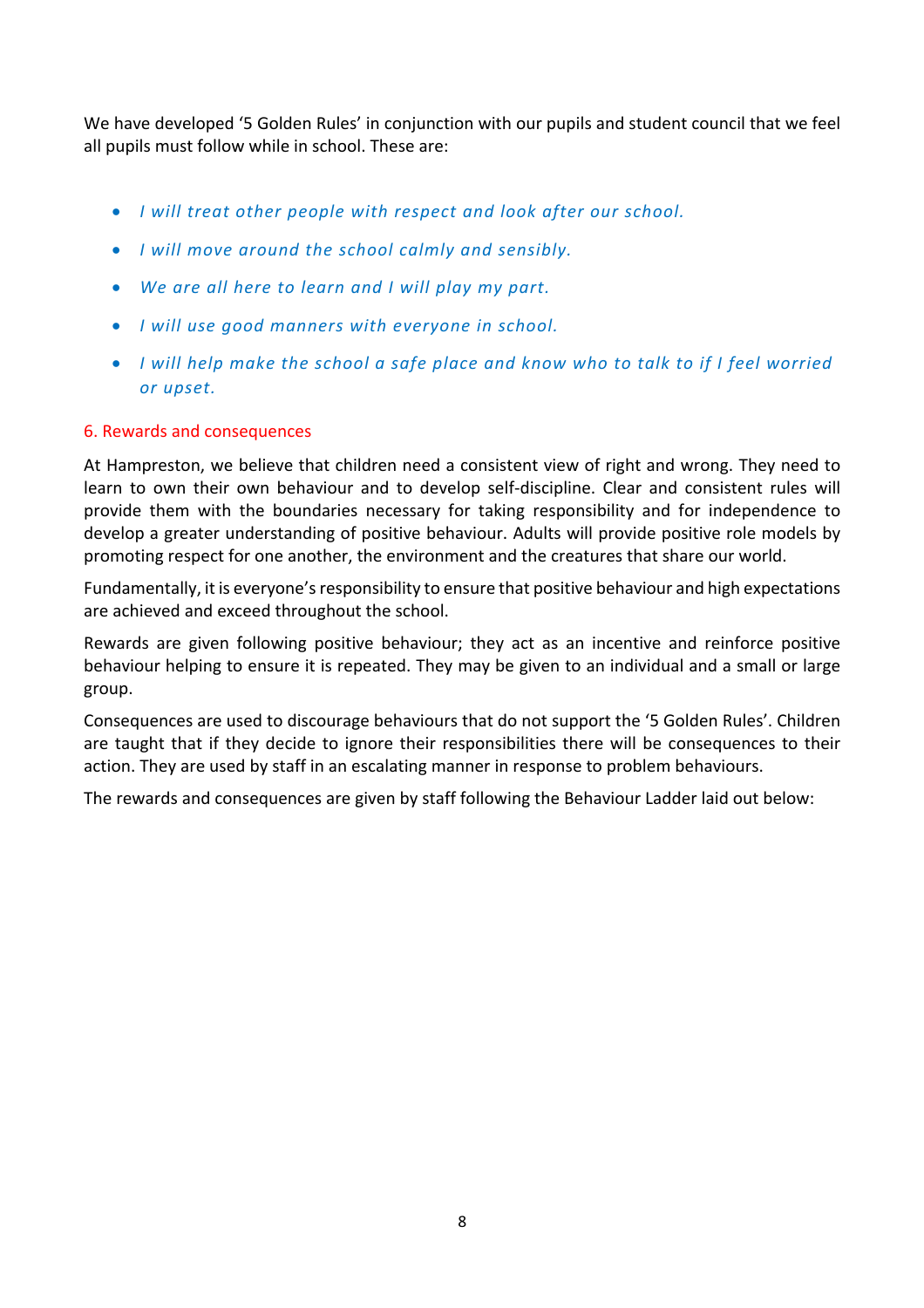## **Reward and Consequences Behaviour Ladder**

| Lunch and break time                                                                                                                        |                                                                                                                                                                                       |  | In the classroom                                                                                                                            |
|---------------------------------------------------------------------------------------------------------------------------------------------|---------------------------------------------------------------------------------------------------------------------------------------------------------------------------------------|--|---------------------------------------------------------------------------------------------------------------------------------------------|
| Lunchtime rewards e.g. special<br>table                                                                                                     | <b>Awesome</b>                                                                                                                                                                        |  | <b>Head Teacher stickers</b><br>Phone call home                                                                                             |
| Class Dojo awards<br>Lunchtime reward e.g. Friday<br>trophy                                                                                 | <b>Fantastic</b>                                                                                                                                                                      |  | Class Dojo Awards<br><b>Good Work Awards</b><br><b>Special Mentions</b>                                                                     |
| Lunchtime reward e.g. Stickers                                                                                                              | Great                                                                                                                                                                                 |  | Verbal praise<br>In class rewards (e.g. House Points,<br>Table Points, stickers etc.)                                                       |
| <b>Ready to Play</b><br>I am welcoming.<br>I am calm, focused and listening.<br>I have kind hands and feet.                                 |                                                                                                                                                                                       |  | <b>Ready to Learn</b><br>I am calm, focused and listening.<br>I have everything that I need to learn.<br>I am ready to take on a challenge. |
| Non-verbal reminder<br>Reminder of correct behaviour<br>Verbal warning                                                                      | Level 1<br>Low-level disruption,<br>calling out, fiddling, off-<br>task behaviour                                                                                                     |  | Non-verbal reminder<br>Reminder of correct behaviour<br>Verbal warning                                                                      |
| Restorative practice<br>Consequence (e.g. time-out etc.)<br>Moved to another play-space                                                     | Level 2<br><b>Persistent continuation</b><br>of Level 1 behaviours<br>after warning, rude or<br>disrespectful behaviour                                                               |  | Restorative practice<br>Consequence (e.g. loss of playtime,<br>loss of golden time etc.)<br>Moved to work at another table                  |
| Substantial loss of playtime<br>and/or privilege<br>Removed from play-space and<br>class teacher / SLT informed<br>Communication to parents | <b>Level 3</b><br><b>Continuation of Level 2</b><br>behaviours, unsafe<br>behaviour, refusal to<br>follow instructions,<br>swearing                                                   |  | Substantial loss of playtime and/or<br>privilege<br>Removed from class and member<br>of SLT informed<br>Communication to parents            |
| Internal exclusion<br>Meeting with parents<br><b>Behaviour and Pastoral Support</b><br>Plan<br>Fixed term exclusion<br>Permanent exclusion  | Level 4<br><b>Physical or verbal abuse</b><br>to other children or a<br>member of staff,<br>bullying, racist<br>behaviour, absconding,<br>repeated intentional<br>malicious behaviour |  | Internal exclusion<br>Meeting with parents<br><b>Behaviour and Pastoral Support</b><br>Plan<br>Fixed term exclusion<br>Permanent exclusion  |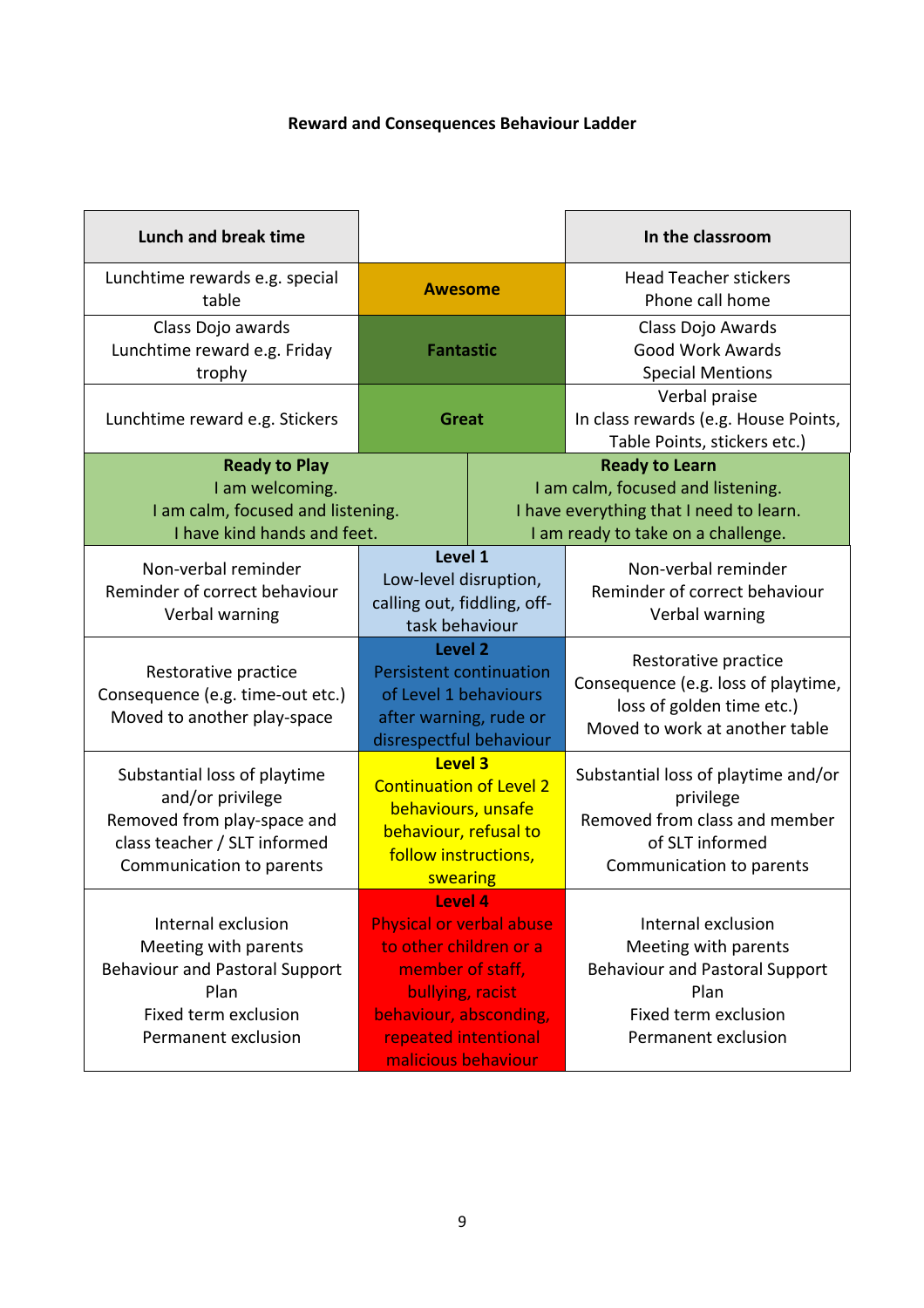#### **Break and Lunch Time Supervision**

Procedures for lunchtime are carefully recorded to provide a consistent and stable structure for all staff and children. *(See Midday Supervisors Handbook).*

Our playground rules have been written by staff and pupils. Procedures and the Playground Rules are attached to the lunchtime notice board in the hall way.

Should a matter arise that a Lunch Time Supervisor needs support with, the supervisor can radio for support from another member of staff who will decide the necessary course of action e.g. taken to SLT inc. Headteacher, etc.

| <b>Playground Rules</b>                                                                                                                                 |
|---------------------------------------------------------------------------------------------------------------------------------------------------------|
| 1. I will care, share, be friendly and try to include others in my games.                                                                               |
| 2. I will go out to play with everything that I need and not go back inside unless told to by<br>an adult.                                              |
| 3. I will ask an adult to use the toilet if I am playing outside.                                                                                       |
| 4. I will follow the playground timetable when using the climbing frame and the football<br>pitches.                                                    |
| 5. I will only use lunchtime play equipment in a safe and sensible way and put it<br>away tidily when the whistle blows or when I am finished using it. |
| 6. I will not play rough games that could hurt others or myself.<br>Hurting others is never okay and I will not retaliate.                              |
| 7. When the bell rings I will walk quietly back into school and be sensible in the cloakroom.                                                           |

#### **Off-site behaviour**

When off-site children are representing Hampreston and we expect them to behave in an appropriate manner. School rules, rewards and consequences will be followed as in school.

#### **Malicious allegations**

Where a pupil makes an accusation against a member of staff and that accusation is shown to have been malicious, the Headteacher will deal with the pupil in accordance with this policy.

Please refer to our safeguarding policy/allegations against staff policy for more information on responding to allegations of abuse.

The Headteacher will also consider the pastoral needs of staff accused of misconduct.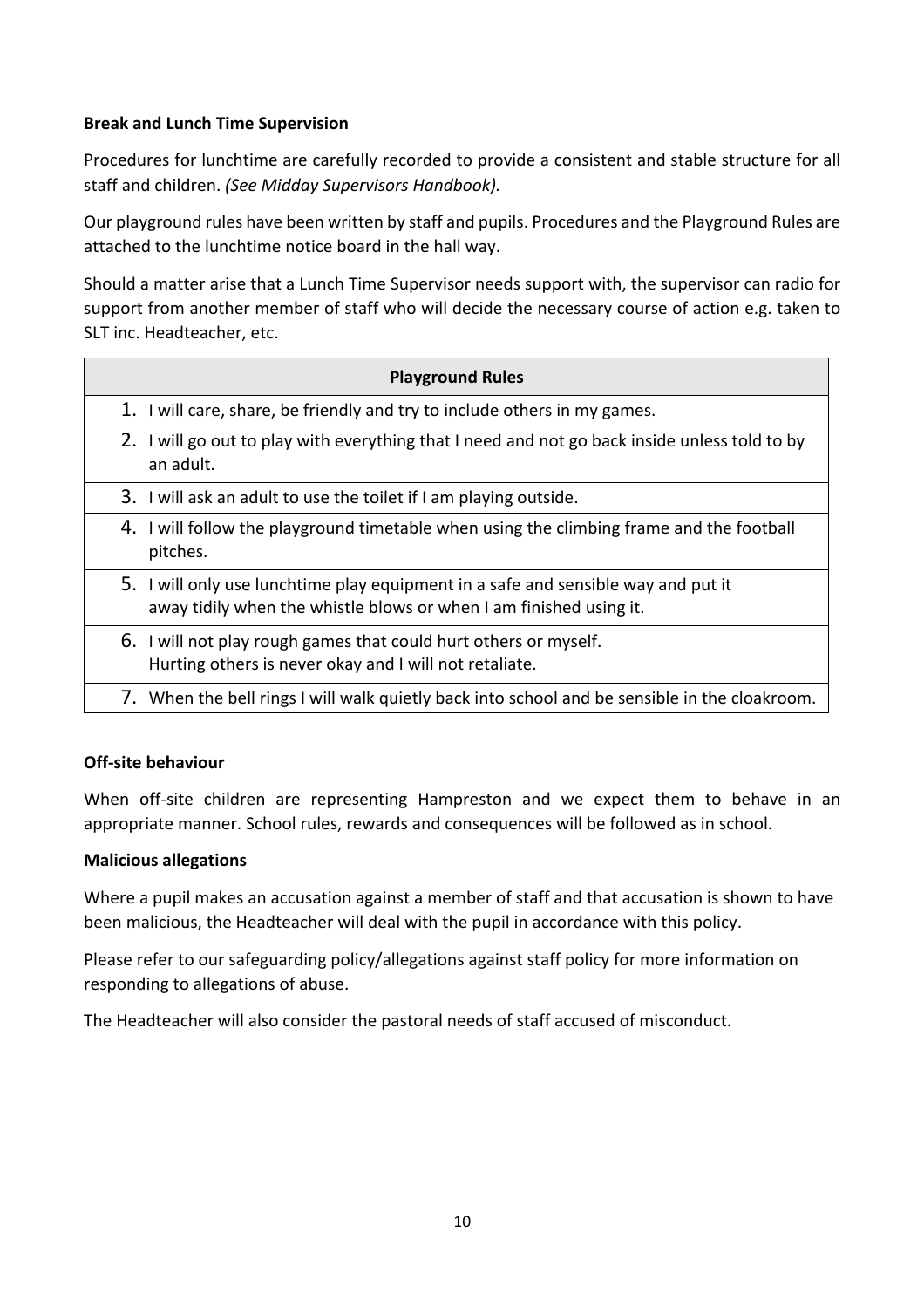#### 7. Behaviour management

#### **Physical restraint**

In some circumstances, staff may use reasonable force to restrain a pupil to prevent them:

- Causing disorder
- Hurting themselves or others
- Damaging property

Incidents of physical restraint must:

- **Always be used as a last resort**
- Be applied using the minimum amount of force and for the minimum amount of time possible
- Be used in a way that maintains the safety and dignity of all concerned
- Never be used as a form of punishment
- Be recorded and reported to parents (see appendix 2 for a behaviour log)

#### **Confiscation**

**Any prohibited items found in pupils' possession will be confiscated.** These items will not be returned to pupils.

We will also confiscate any item which is harmful or detrimental to school discipline. These items will be returned to pupils after discussion with senior leaders and parents, if appropriate.

Searching and screening pupils is conducted in line with the DfE's latest guidance on searching, screening and confiscation.

#### **Pupil support**

The school recognises its legal duty under the Equality Act 2010 to prevent pupils with a protected characteristic from being at a disadvantage. Consequently, our approach to challenging behaviour may be differentiated to cater to the needs of the pupil.

The school's special educational needs co-ordinator will evaluate a pupil who exhibits challenging behaviour to determine whether they have any underlying needs that are not currently being met.

Where necessary, support and advice will also be sought from specialist teachers, an educational psychologist, medical practitioners and/or others, to identify or support specific needs.

When acute needs are identified in a pupil, we will liaise with external agencies and plan support programmes for that child. We will work with parents to create the plan and review it on a regular basis.

#### 8. Pupil transition

To ensure a smooth transition to the next year, pupils have transition sessions with their new teacher(s). In addition, staff members hold transition meetings.

To ensure behaviour is continually monitored and the right support is in place, information related to pupil behaviour issues may be transferred to relevant staff at the start of the term or year. Information on behaviour issues may also be shared with new settings for those pupils transferring to other schools.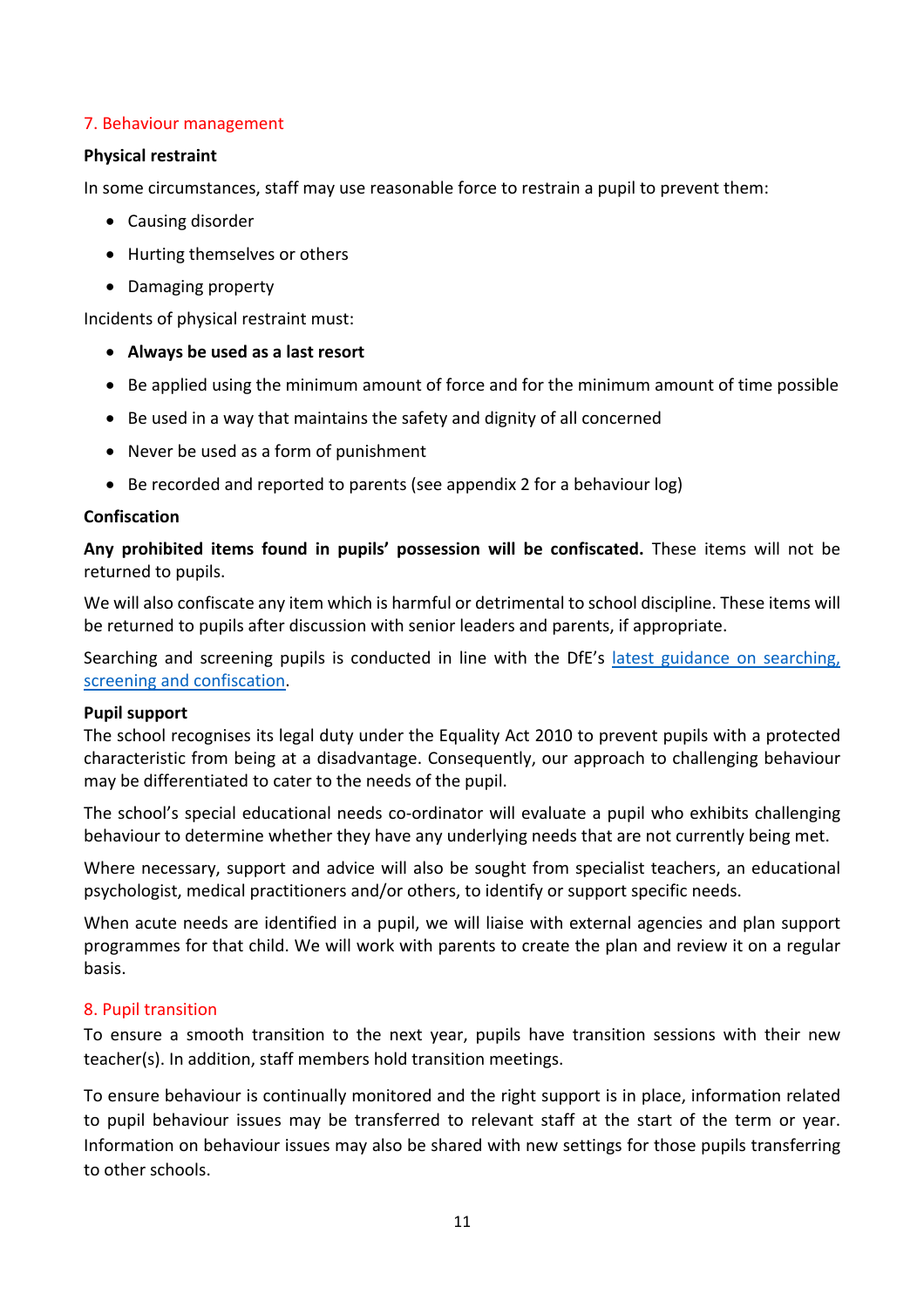#### 9. Monitoring arrangements

This behaviour policy will be reviewed by the Headteacher and full governing board every annually. Following review any amendments will be made to the policy and all stakeholders informed.

The written statement of behaviour principles (appendix 1) will be reviewed and approved by the full governing board every annually.

#### 10. Links with other policies

This behaviour policy is linked to the following policies:

- Exclusions policy
- Safeguarding policy
- E Safety
- Staff Conduct
- Safeguarding
- Child Protection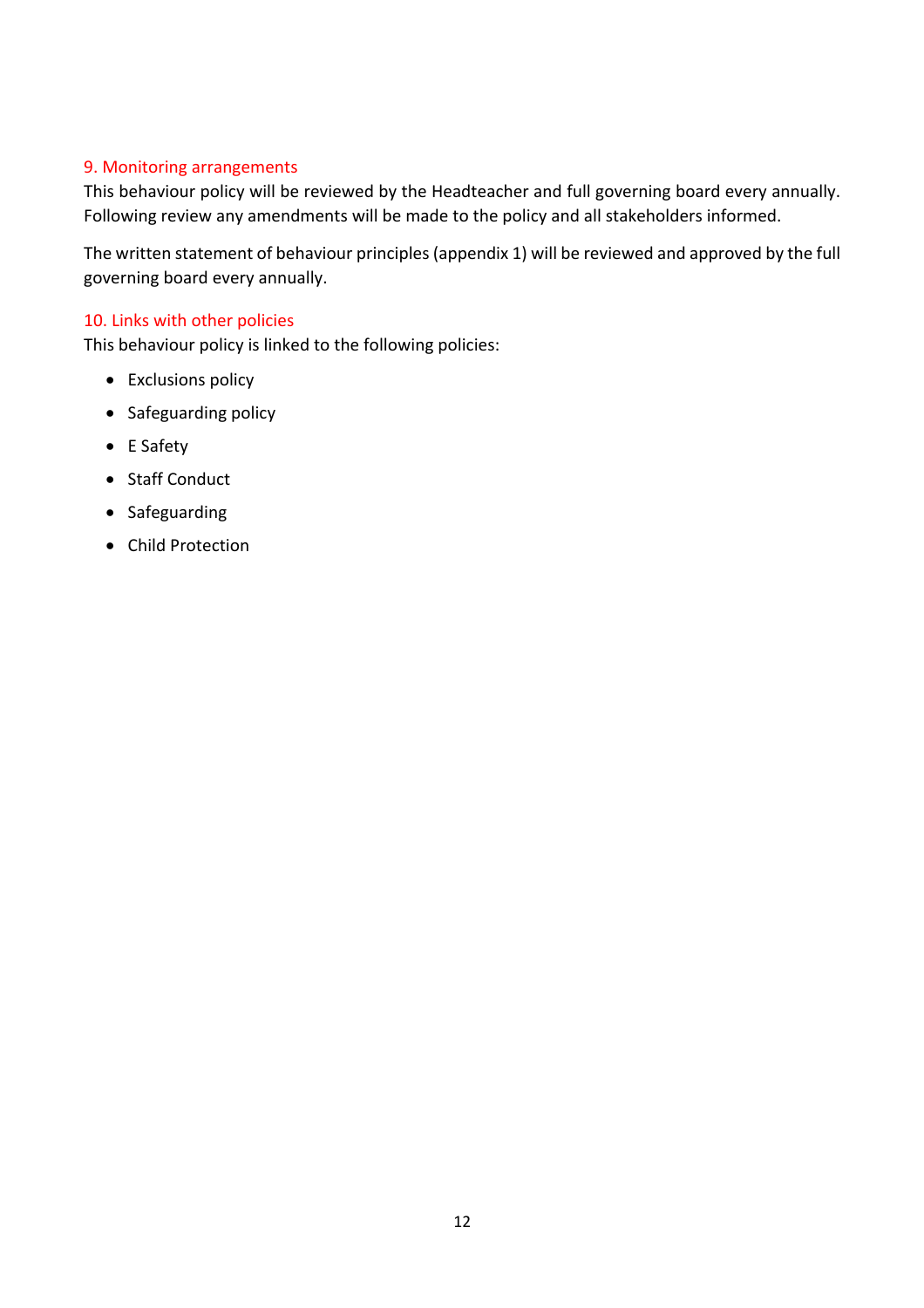

**HAMPRESTON CE (VA) FIRST SCHOOL**

Hampreston Village | Wimborne | Dorset | BH21 7LX | 01202 573074 | office@hampreston.dorset.sch.uk To love God and to love one another

#### **Hampreston First School Statement of Behaviour Principles**

The school is committed to safeguarding and promoting the welfare of children and expects all members of the school community to share in this commitment.

We have therefore established the following principles upon which the Positive Behaviour and Anti-Bullying policy at Hampreston First School is based:

- 1. All pupils, staff and visitors are free from any form of discrimination
- 2. Every pupil understands they have the right to feel safe, valued and respected, and learn free from the disruption of others
- 3. A range of effective strategies are used to respond to different behavioural issues and which are proportionate to the level of misbehaviour that occurs.
- 4. An effective Anti-Bullying policy is in place giving specific guidance and support to prevent and deal with cases of bullying.
- 5. A clear Home School Agreement setting out the expectations for all members of the school community is agreed by all.
- 6. It is a requirement for the Headteacher and staff to monitor and track key behavioural issues and maintain a continuous review of behaviour management procedures.
- 7. The behaviour policy (copy on website) is understood by pupils and staff
- 8. The exclusions policy (copy on website) explains that exclusions will only be used as a last resort, and outlines the processes involved in permanent and fixed-term exclusions
- 9. Pupils are helped to take responsibility for their actions
- 10. Families are involved in behaviour incidents to foster good relationships between the school and pupils' home life

*More details of the Positive Behaviour and Anti Bullying Policy can be obtained from the school website.*

*This statement of principles is reviewed annually alongside the Positive Behaviour and Anti Bullying Policy behaviour policy.*